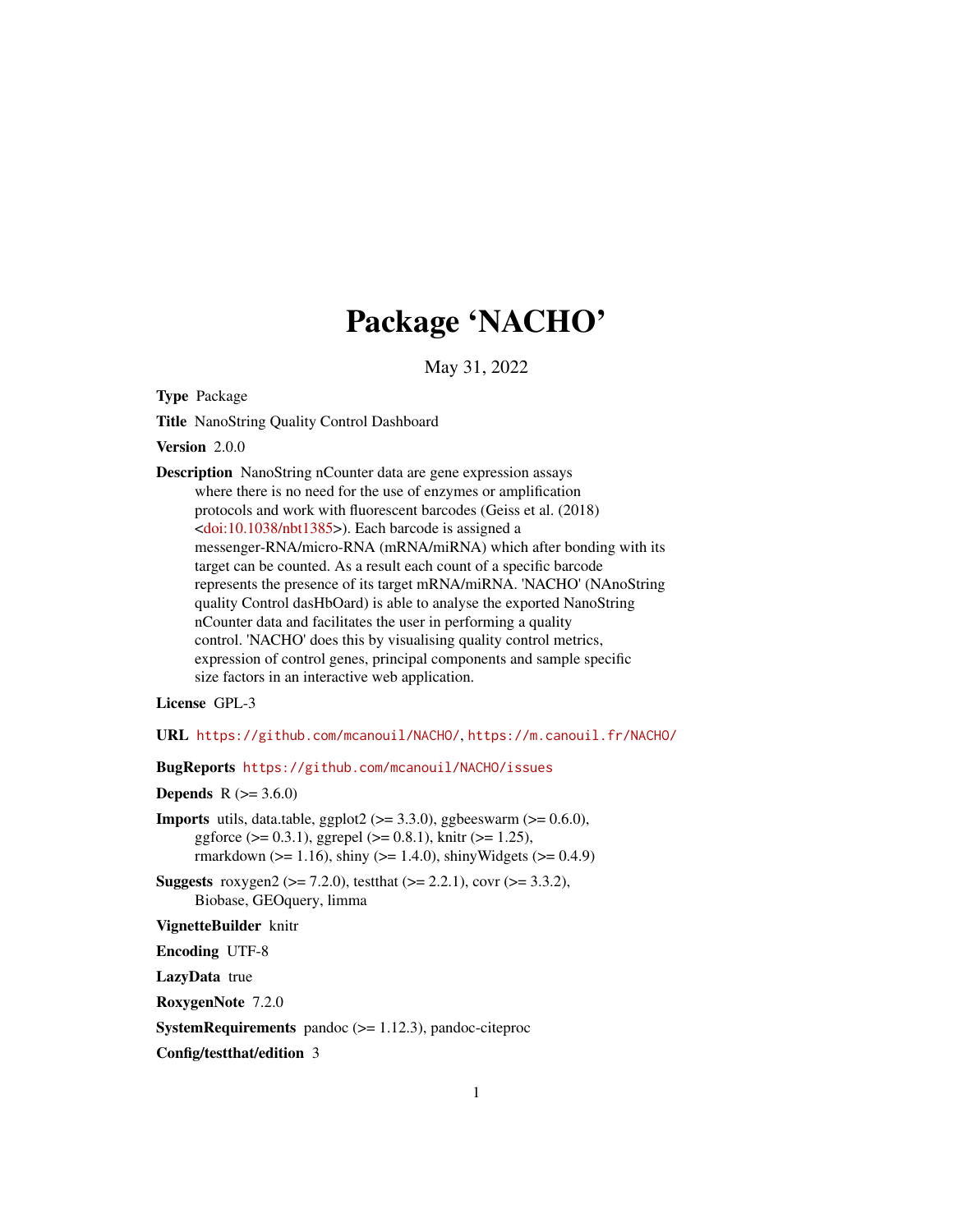#### <span id="page-1-0"></span>NeedsCompilation no

```
Author Mickaël Canouil [aut, cre] (<https://orcid.org/0000-0002-3396-4549>),
     Roderick Slieker [aut] (<https://orcid.org/0000-0003-0961-9152>),
     Gerard Bouland [aut]
```
Maintainer Mickaël Canouil <mickael.canouil@cnrs.fr>

Repository CRAN

Date/Publication 2022-05-31 09:20:06 UTC

# R topics documented:

| Index |  |
|-------|--|
|       |  |
|       |  |
|       |  |
|       |  |
|       |  |
|       |  |
|       |  |
|       |  |
|       |  |

autoplot.nacho *Plot quality-control metrics and thresholds of a "nacho" object*

#### Description

This function allows to plot any qualit-control figures available within the shiny app using [visualise\(\)](#page-12-1) or in the HTML report from [render\(\)](#page-11-1).

#### Usage

```
## S3 method for class 'nacho'
autoplot(
 object,
 x,
 colour = "CartridgeID",
  size = 0.5,
  show_legend = TRUE,
  show_outliers = TRUE,
 outliers_factor = 1,
 outliers_labels = NULL,
  ...
)
```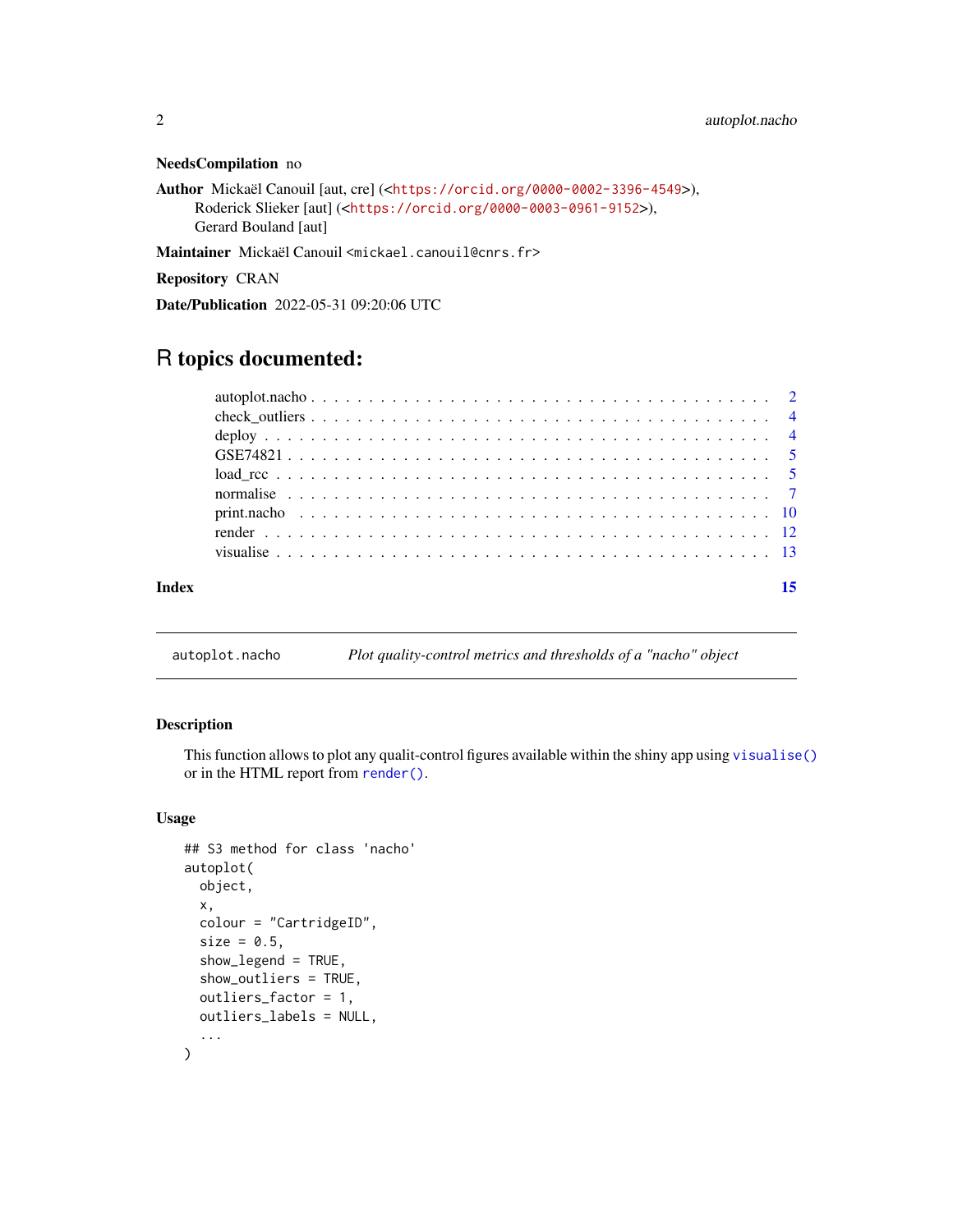# <span id="page-2-0"></span>Arguments

| object          | [list] List obtained from load_rcc() or normalise().                                                                                                      |
|-----------------|-----------------------------------------------------------------------------------------------------------------------------------------------------------|
| x               | [character] Character string naming the quality-control metrics to plot from<br>nacho_object. The possible values are:                                    |
|                 | • "BD" (Binding Density)                                                                                                                                  |
|                 | • "FoV" (Imaging)                                                                                                                                         |
|                 | • "PCL" (Positive Control Linearity)                                                                                                                      |
|                 | • "LoD" (Limit of Detection)                                                                                                                              |
|                 | • "Positive" (Positive Controls)                                                                                                                          |
|                 | • "Negative" (Negative Controls)                                                                                                                          |
|                 | • "Housekeeping" (Housekeeping Genes)                                                                                                                     |
|                 | • "PN" (Positive Controls vs. Negative Controls)                                                                                                          |
|                 | • "ACBD" (Average Counts vs. Binding Density)                                                                                                             |
|                 | • "ACMC" (Average Counts vs. Median Counts)                                                                                                               |
|                 | • "PCA12" (Principal Component 1 vs. 2)                                                                                                                   |
|                 | • "PCAi" (Principal Component scree plot)                                                                                                                 |
|                 | • "PCA" (Principal Components planes)                                                                                                                     |
|                 | • "PFNF" (Positive Factor vs. Negative Factor)                                                                                                            |
|                 | • "HF" (Housekeeping Factor)                                                                                                                              |
|                 | • "NORM" (Normalisation Factor)                                                                                                                           |
| colour          | [character] Character string of the column in ssheet_csv or more generally in<br>nacho_object\$nacho to be used as grouping colour.                       |
| size            | [numeric] A numeric controlling point size (ggplot2::geom_point() or #'<br>ggbeeswarm::geom_beeswarm()) or line size (ggplot2::geom_line()).              |
| show_legend     | [logical] Boolean to indicate whether the plot legends should be plotted (TRUE)<br>or not (FALSE). Default is TRUE.                                       |
| show_outliers   | [logical] Boolean to indicate whether the outliers should be highlighted in red<br>(TRUE) or not (FALSE). Default is TRUE.                                |
| outliers_factor |                                                                                                                                                           |
|                 | [numeric] Size factor for outliers compared to size. Default is 1.                                                                                        |
| outliers_labels |                                                                                                                                                           |
|                 | [character] Character to indicate which column in nacho_object\$nacho should<br>be used to be printed as the labels for outliers or not. Default is NULL. |
| .               | Other arguments (Not used).                                                                                                                               |

# Examples

data(GSE74821)

autoplot(GSE74821,  $x = "BD")$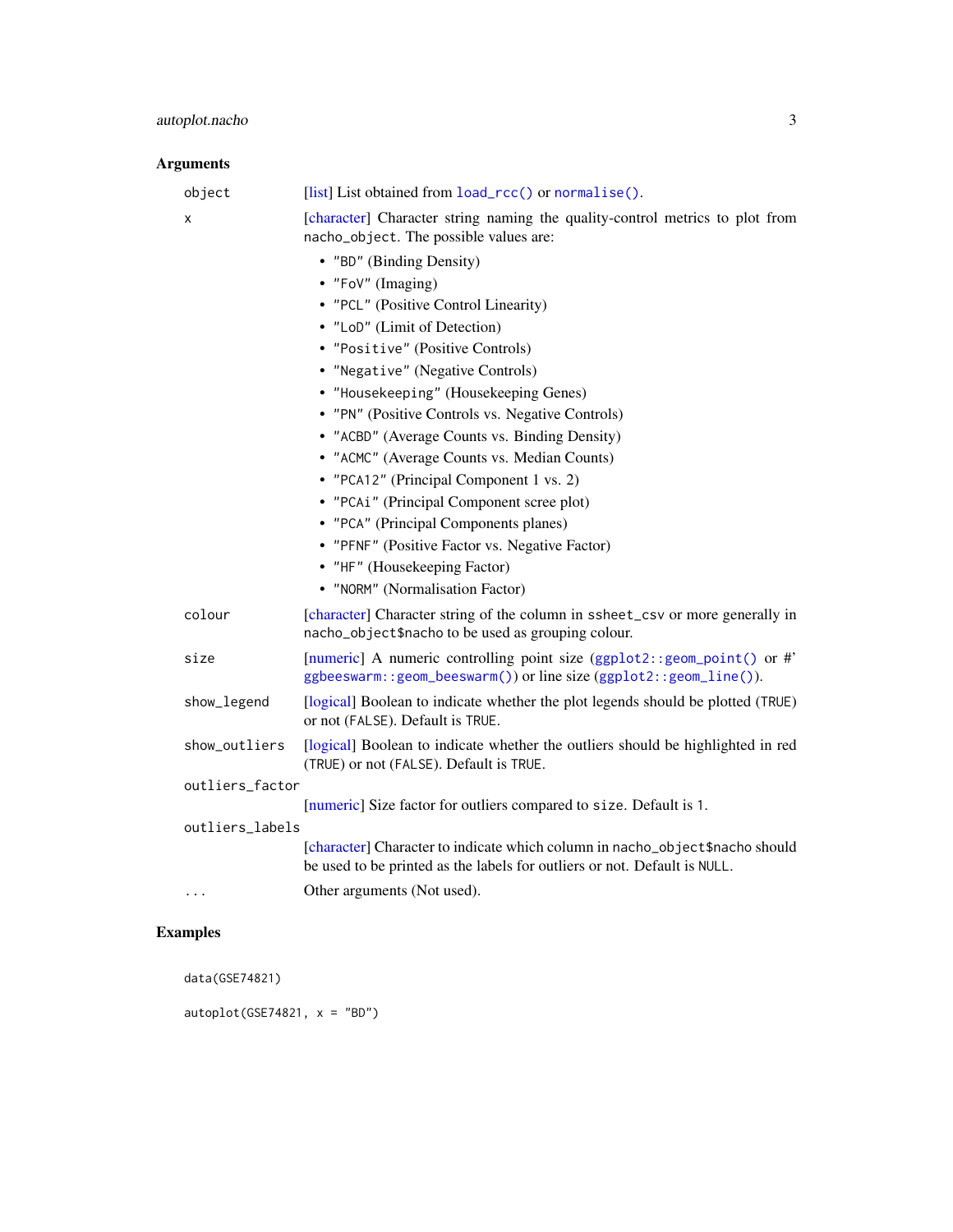<span id="page-3-0"></span>

### Description

Add or update "is\_outlier" column in the "nacho" field of an object from a call to [load\\_rcc\(\)](#page-4-1) or [normalise\(\)](#page-6-1) (nacho\_object\$nacho), using the current quality-control thresholds.

#### Usage

```
check_outliers(nacho_object)
```
#### Arguments

nacho\_object [\[list\]](#page-0-0) A list object of class "nacho" obtained from [load\\_rcc\(\)](#page-4-1) or [normalise\(\)](#page-6-1).

#### Value

A [\[list\]](#page-0-0) object of class "nacho".

#### Examples

data(GSE74821) nacho\_object <- check\_outliers(GSE74821) head(nacho\_object\$nacho)

deploy *Deploy (copy) the shiny application to the specified directory*

# Description

Deploy (copy) the shiny application to the specified directory

#### Usage

```
deploy(directory = "/srv/shiny-server", app_name = "NACHO")
```
#### Arguments

| directory | [character] A character vector of one path to the new location.                            |
|-----------|--------------------------------------------------------------------------------------------|
| app_name  | [character] A character vector defining the shiny application name in the new<br>location. |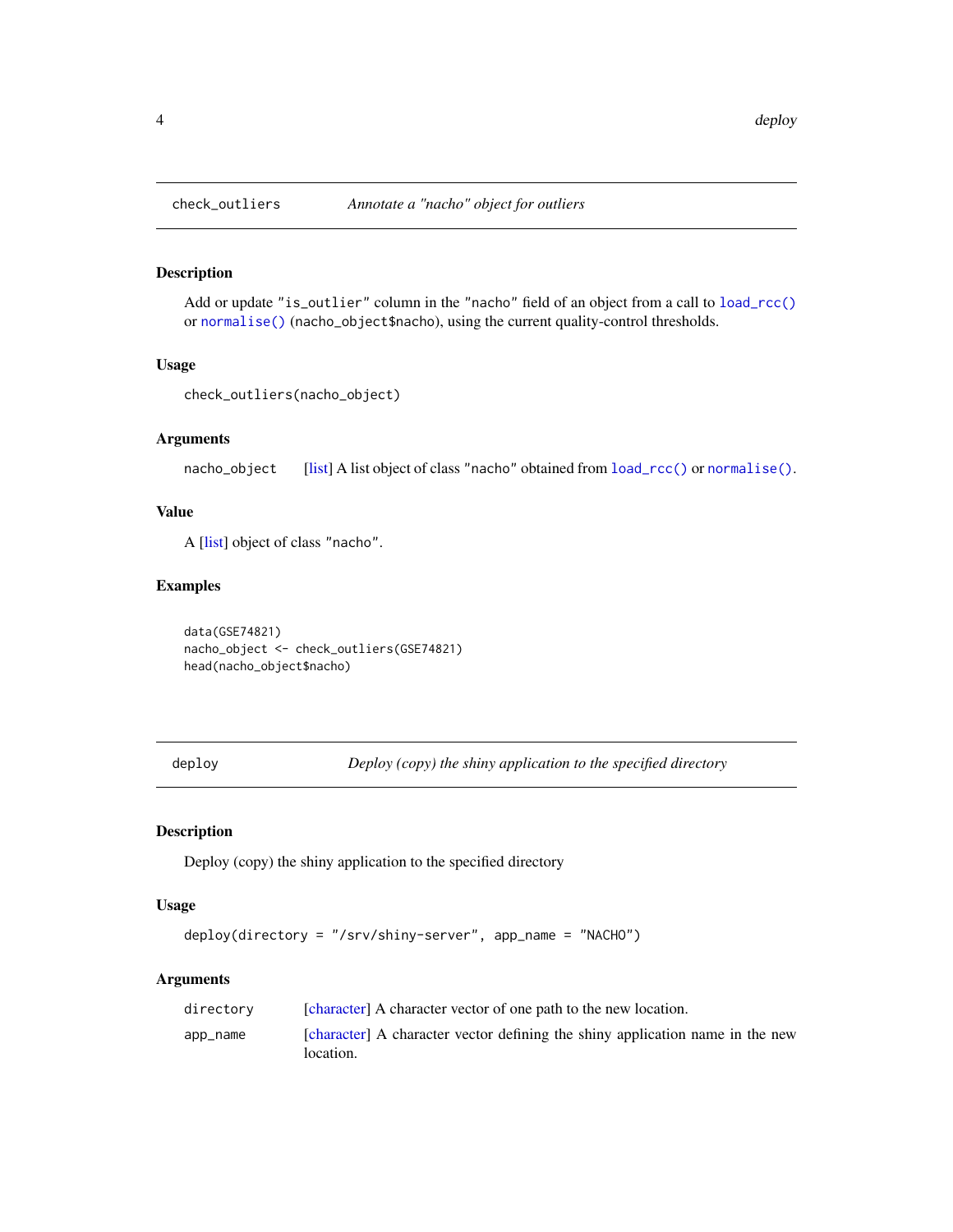#### <span id="page-4-0"></span> $GSE74821$  5

# Value

[logical](#page-0-0) A logical indicating whether the deployment is successfull (TRUE) or not (FALSE).

#### Examples

```
deploy(directory = "."')if (interactive()) {
  shiny::runApp("NACHO")
}
```
GSE74821 *A "nacho" object containing 20 samples of GSE74821 dataset*

### Description

NanoString nCounter RUO-PAM50 Gene Expression Custom CodeSet

#### Usage

GSE74821

# Format

A [\[list\]](#page-0-0) object of class "nacho".

#### Source

[GSE74821](https://www.ncbi.nlm.nih.gov/geo/query/acc.cgi?acc=GSE74821)

<span id="page-4-1"></span>load\_rcc *Produce a "nacho" object from RCC NanoString files*

# Description

This function is used to preprocess the data from NanoString nCounter.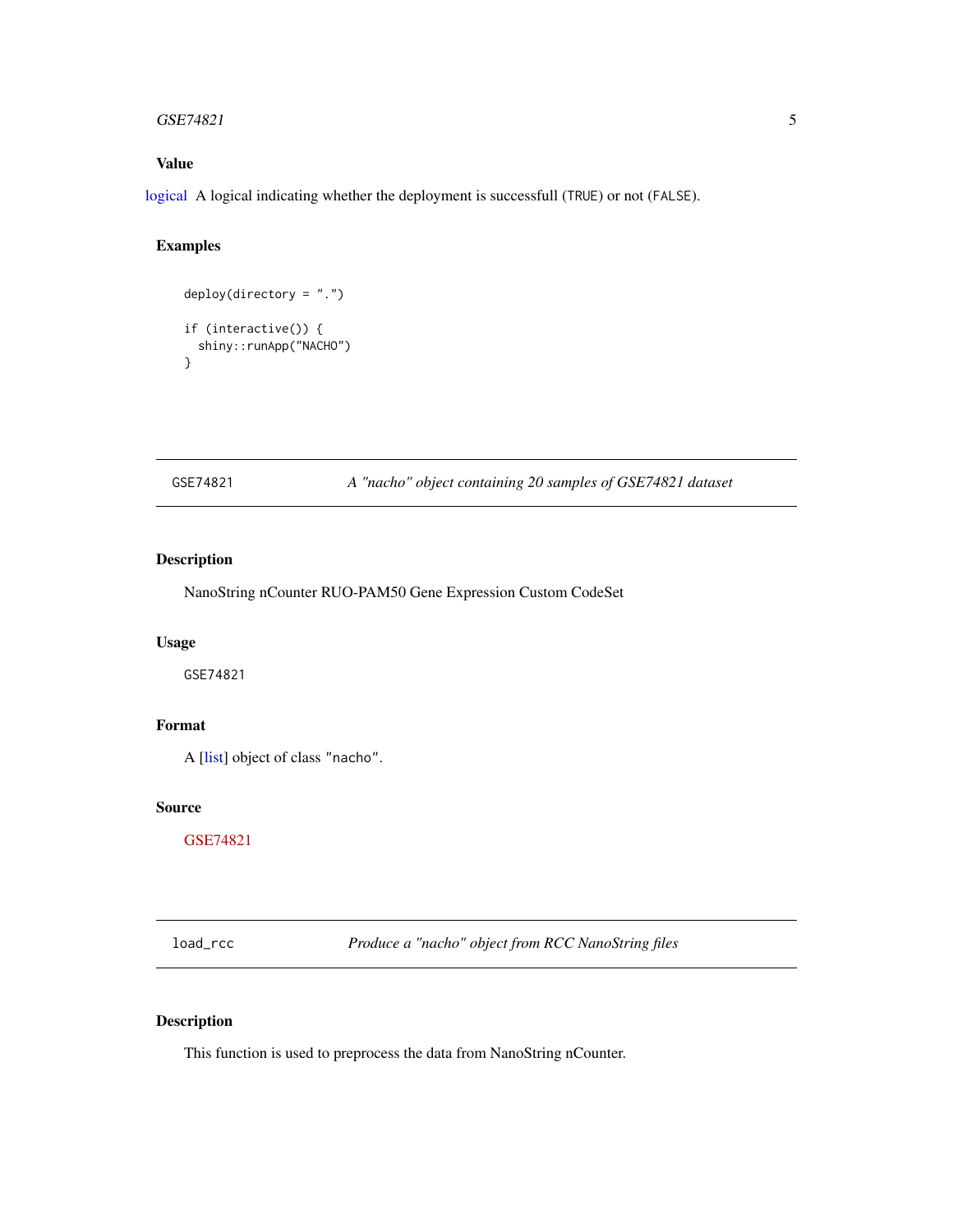#### Usage

```
load_rcc(
  data_directory,
  ssheet_csv,
  id_colname = NULL,
  housekeeping_genes = NULL,
  housekeeping_predict = FALSE,
  housekeeping_norm = TRUE,
  normalisation_method = "GEO",
 n_{\text{comp}} = 10)
```
# Arguments

| data_directory [character] A character string of the directory where the data are stored.                                                                                                               |  |  |
|---------------------------------------------------------------------------------------------------------------------------------------------------------------------------------------------------------|--|--|
| [character] or [data.frame] Either a string with the name of the CSV of the sam-<br>plesheet or the samplesheet as a data. frame. Should contain a column that<br>matches the file names in the folder. |  |  |
| [character] Character string of the column in ssheet_csy that matches the file<br>names in data_directory.                                                                                              |  |  |
| housekeeping_genes                                                                                                                                                                                      |  |  |
| [character] A vector of names of the miRNAs/mRNAs that should be used as<br>housekeeping genes. Default is NULL.                                                                                        |  |  |
| housekeeping_predict                                                                                                                                                                                    |  |  |
| [logical] Boolean to indicate whether the house keeping genes should be pre-<br>dicted (TRUE) or not (FALSE). Default is FALSE.                                                                         |  |  |
| housekeeping_norm                                                                                                                                                                                       |  |  |
| [logical] Boolean to indicate whether the housekeeping normalisation should be<br>performed. Default is TRUE.                                                                                           |  |  |
| normalisation_method                                                                                                                                                                                    |  |  |
| [character] Either "GEO" or "GLM". Character string to indicate normalisation us-<br>ing the geometric mean ("GEO") or a generalized linear model ("GLM"). Default<br>is "GEO".                         |  |  |
| [numeric] Number indicating the number of principal components to compute.<br>Cannot be more than n-1 samples. Default is 10.                                                                           |  |  |
|                                                                                                                                                                                                         |  |  |

### Value

```
list A list object of class "nacho":
```
access [\[character\]](#page-0-0) Value passed to [load\\_rcc\(\)](#page-4-1) in id\_colname. housekeeping\_genes [\[character\]](#page-0-0) Value passed to [load\\_rcc\(\)](#page-4-1). housekeeping\_predict [\[logical\]](#page-0-0) Value passed to [load\\_rcc\(\)](#page-4-1). housekeeping\_norm [\[logical\]](#page-0-0) Value passed to [load\\_rcc\(\)](#page-4-1). normalisation\_method [\[character\]](#page-0-0) Value passed to [load\\_rcc\(\)](#page-4-1). remove\_outliers [\[logical\]](#page-0-0) FALSE.

<span id="page-5-0"></span>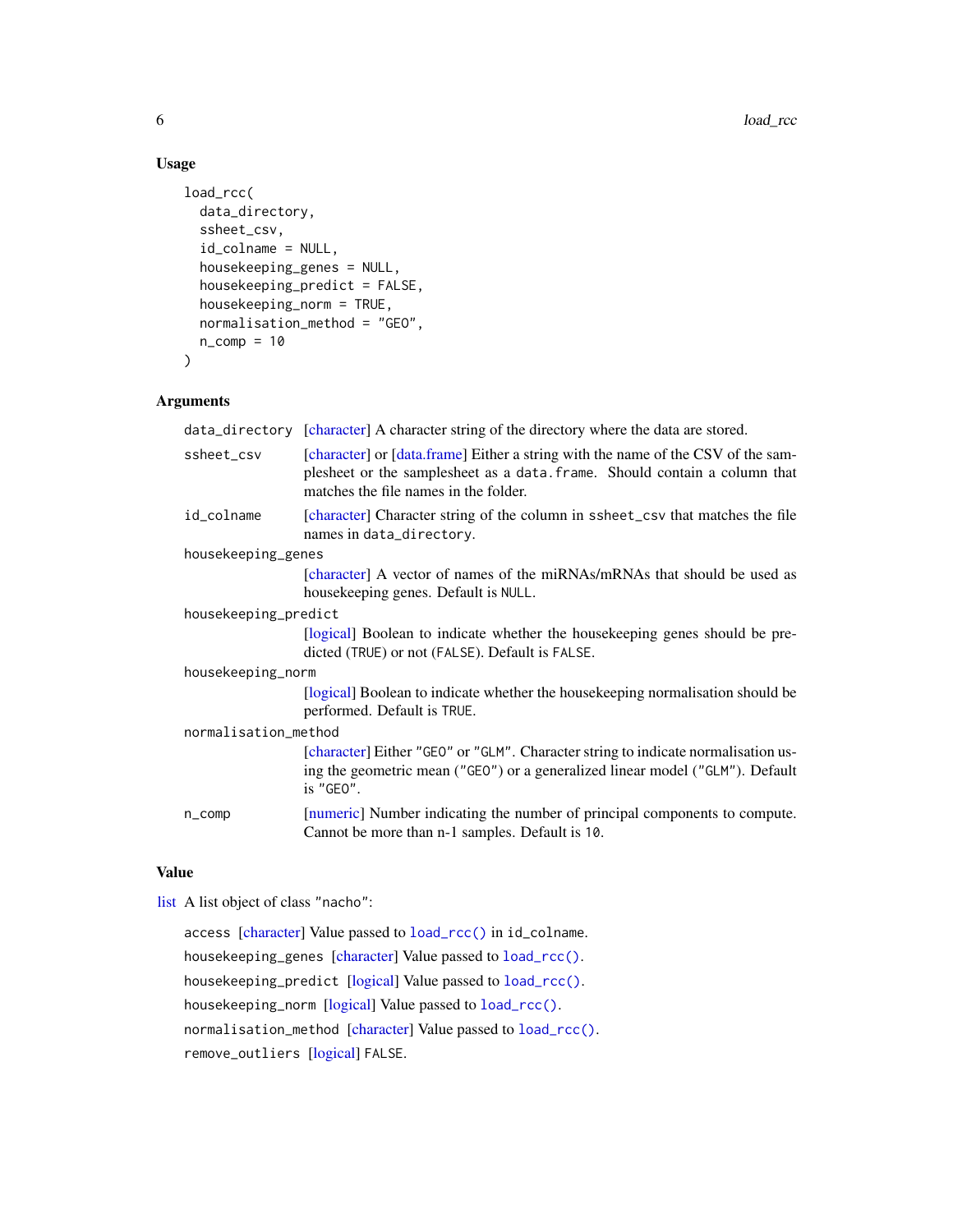#### <span id="page-6-0"></span>normalise and the contract of the contract of the contract of the contract of the contract of the contract of the contract of the contract of the contract of the contract of the contract of the contract of the contract of

n\_comp [\[numeric\]](#page-0-0) Value passed to [load\\_rcc\(\)](#page-4-1).

- data\_directory [\[character\]](#page-0-0) Value passed to [load\\_rcc\(\)](#page-4-1).
- pc\_sum [\[data.frame\]](#page-0-0) A data.frame with n\_comp rows and four columns: "Standard deviation", "Proportion of Variance", "Cumulative Proportion" and "PC".
- nacho [\[data.frame\]](#page-0-0) A data.frame with all columns from the sample sheet ssheet\_csv and all computed columns, *i.e.*, quality-control metrics and counts, with one sample per row.
- outliers\_thresholds [\[list\]](#page-0-0) A list of the (default) quality-control thresholds used.

#### Examples

```
if (interactive()) {
 library(GEOquery)
 library(NACHO)
 # Import data from GEO
 gse <- GEOquery::getGEO(GEO = "GSE74821")
 targets <- Biobase::pData(Biobase::phenoData(gse[[1]]))
 GEOquery::getGEOSuppFiles(GEO = "GSE74821", baseDir = tempdir())
 utils::untar(
    tarfile = file.path(tempdir(), "GSE74821", "GSE74821_RAW.tar"),
   exdir = file.path(tempdir(), "GSE74821")
 )
 targets$IDFILE <- list.files(
   path = file.path(tempdir(), "GSE74821"),
   pattern = ".RCC.gz$"
 \lambdatargets[] <- lapply(X = targets, FUN = iconv, from = "latin1", to = "ASCII")
 utils::write.csv(
   x = \text{targets},
   file = file.path(tempdir(), "GSE74821", "Samplesheet.csv")
 )
 # Read RCC files and format
 nacho <- load_rcc(
   data_directory = file.path(tempdir(), "GSE74821"),
   ssheet_csv = file.path(tempdir(), "GSE74821", "Samplesheet.csv"),
   id_colname = "IDFILE"
 )
}
```
<span id="page-6-1"></span>

normalise *(re)Normalise a "nacho" object*

#### Description

This function creates a list in which your settings, the raw counts and normalised counts are stored, using the result from a call to [load\\_rcc\(\)](#page-4-1).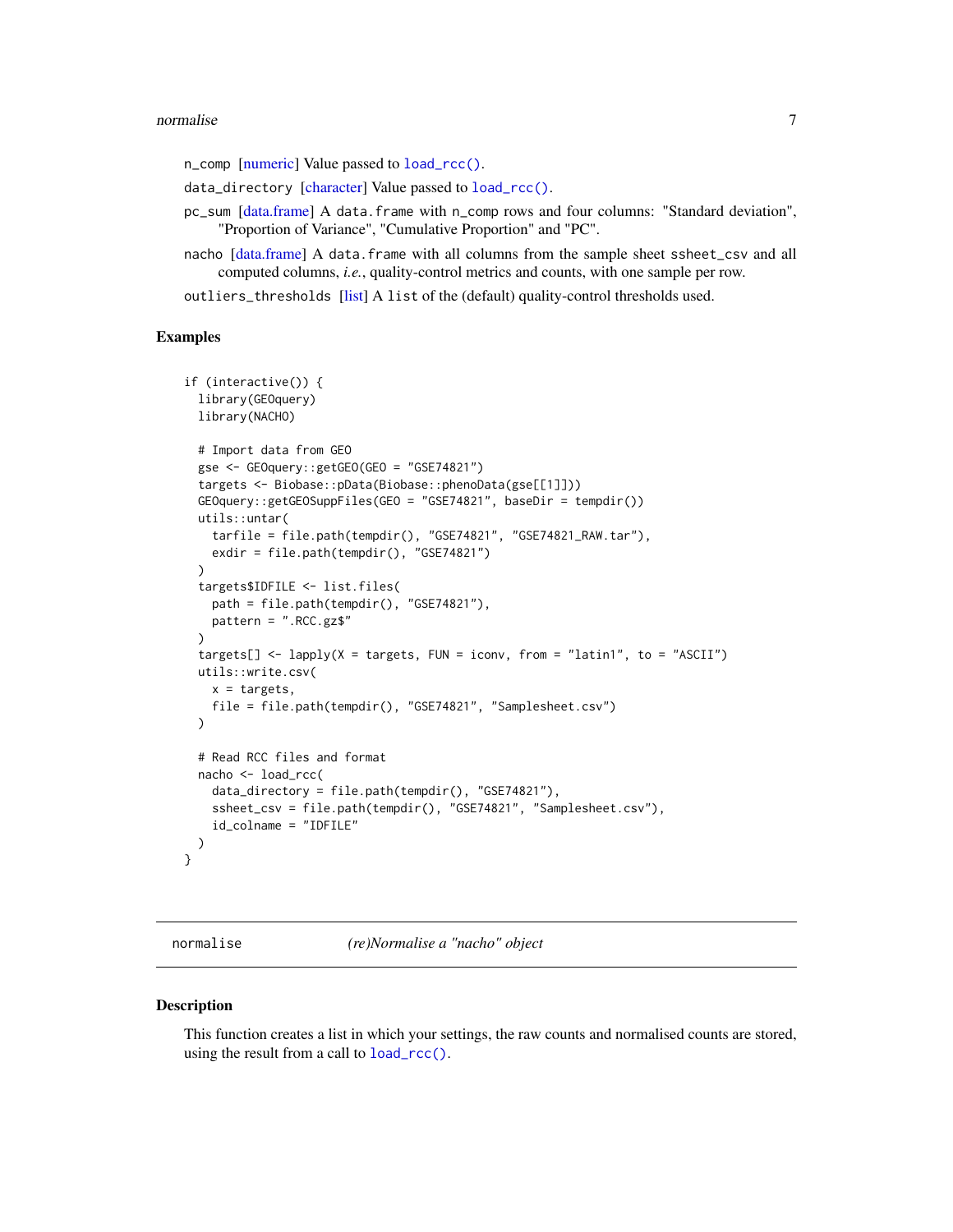# Usage

```
normalise(
  nacho_object,
  housekeeping_genes = nacho_object[["housekeeping_genes"]],
  housekeeping_predict = nacho_object[["housekeeping_predict"]],
  housekeeping_norm = nacho_object[["housekeeping_norm"]],
  normalisation_method = nacho_object[["normalisation_method"]],
  n_comp = nacho_object[["n_comp"]],
  remove_outliers = nacho_object[["remove_outliers"]],
  outliers_thresholds = nacho_object[["outliers_thresholds"]]
\mathcal{L}
```
# Arguments

| nacho_object         | [list] A list object of class "nacho" obtained from load_rcc() or normalise().                                                                                                  |  |
|----------------------|---------------------------------------------------------------------------------------------------------------------------------------------------------------------------------|--|
| housekeeping_genes   |                                                                                                                                                                                 |  |
|                      | [character] A vector of names of the miRNAs/mRNAs that should be used as<br>housekeeping genes. Default is NULL.                                                                |  |
| housekeeping_predict |                                                                                                                                                                                 |  |
|                      | [logical] Boolean to indicate whether the house keeping genes should be pre-<br>dicted (TRUE) or not (FALSE). Default is FALSE.                                                 |  |
| housekeeping_norm    |                                                                                                                                                                                 |  |
|                      | [logical] Boolean to indicate whether the house keeping normalisation should be<br>performed. Default is TRUE.                                                                  |  |
| normalisation_method |                                                                                                                                                                                 |  |
|                      | [character] Either "GEO" or "GLM". Character string to indicate normalisation us-<br>ing the geometric mean ("GEO") or a generalized linear model ("GLM"). Default<br>is "GEO". |  |
| $n_{\text{-}}$ comp  | [numeric] Number indicating the number of principal components to compute.<br>Cannot be more than n-1 samples. Default is 10.                                                   |  |
| remove_outliers      |                                                                                                                                                                                 |  |
|                      | [logical] A boolean to indicate if outliers should be excluded.                                                                                                                 |  |
| outliers_thresholds  |                                                                                                                                                                                 |  |
|                      | [list] List of thresholds to exclude outliers.                                                                                                                                  |  |

## Details

Outliers definition (remove\_outliers = TRUE):

- Binding Density  $(BD) < 0.1$
- Binding Density (BD) > 2.25
- Field of View (FoV) < 75
- Positive Control Linearity (PCL) <  $0.95$
- Limit of Detection (LoD) < 2
- Positive normalisation factor (Positive\_factor) < 0.25

<span id="page-7-0"></span>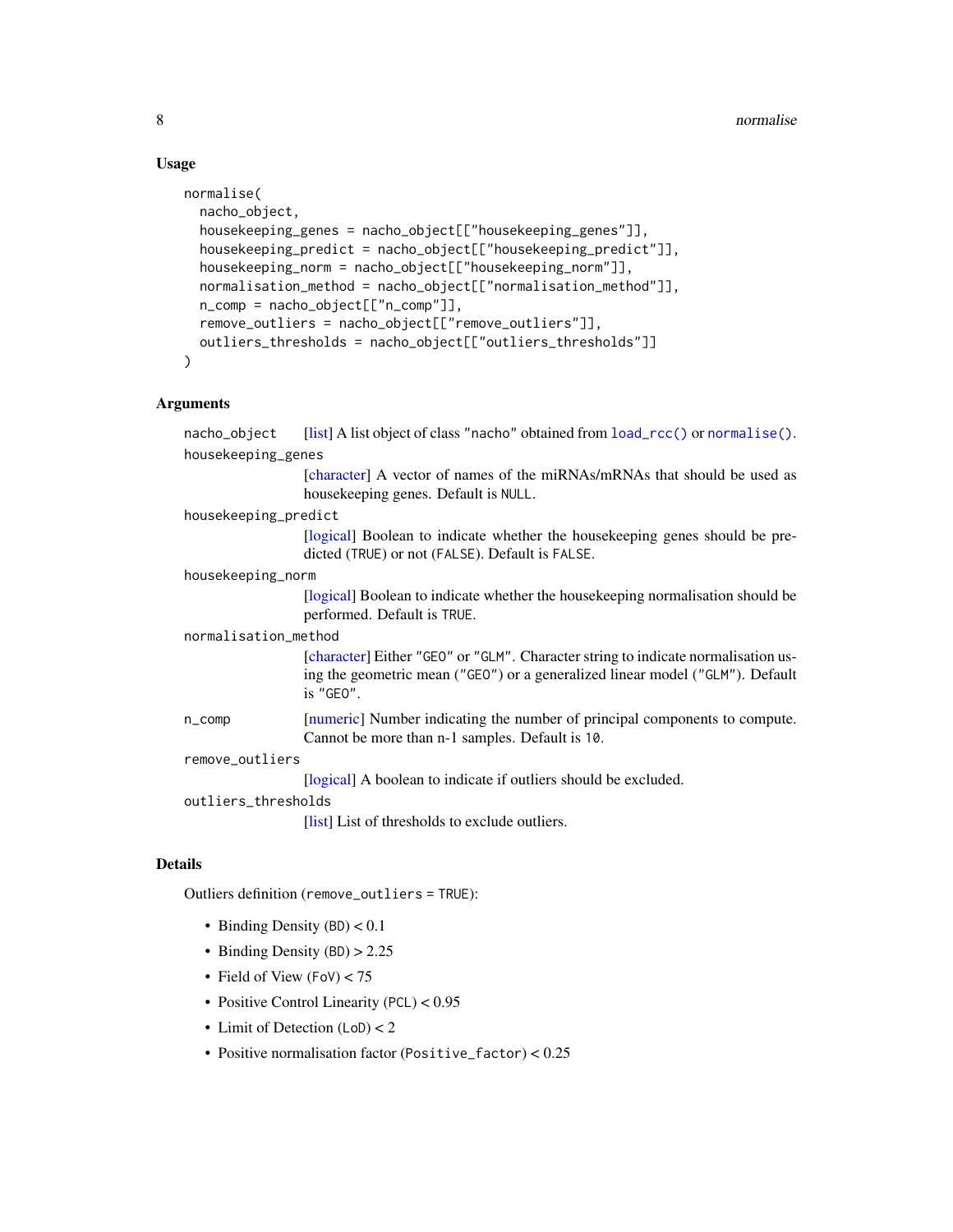#### <span id="page-8-0"></span>normalise 9

- Positive normalisation factor (Positive\_factor) > 4
- Housekeeping normalisation factor (house\_factor) < 1/11
- Housekeeping normalisation factor (house\_factor) > 11

#### Value

[list](#page-0-0) A list containing parameters and data.

access [\[character\]](#page-0-0) Value passed to [load\\_rcc\(\)](#page-4-1) in id\_colname.

housekeeping\_genes [\[character\]](#page-0-0) Value passed to [load\\_rcc\(\)](#page-4-1) or [normalise\(\)](#page-6-1).

housekeeping\_predict [\[logical\]](#page-0-0) Value passed to [load\\_rcc\(\)](#page-4-1).

housekeeping\_norm [\[logical\]](#page-0-0) Value passed to [load\\_rcc\(\)](#page-4-1) or [normalise\(\)](#page-6-1).

normalisation\_method [\[character\]](#page-0-0) Value passed to [load\\_rcc\(\)](#page-4-1) or [normalise\(\)](#page-6-1).

remove\_outliers [\[logical\]](#page-0-0) Value passed to [normalise\(\)](#page-6-1).

n\_comp [\[numeric\]](#page-0-0) Value passed to [load\\_rcc\(\)](#page-4-1).

data\_directory [\[character\]](#page-0-0) Value passed to [load\\_rcc\(\)](#page-4-1).

- pc\_sum [\[data.frame\]](#page-0-0) A data.frame with n\_comp rows and four columns: "Standard deviation", "Proportion of Variance", "Cumulative Proportion" and "PC".
- nacho [\[data.frame\]](#page-0-0) A data.frame with all columns from the sample sheet ssheet\_csv and all computed columns, *i.e.*, quality-control metrics and counts, with one sample per row.

outliers\_thresholds [\[list\]](#page-0-0) A list of the quality-control thresholds used.

- raw\_counts [\[data.frame\]](#page-0-0) Raw counts with probes as rows and samples as columns. With "CodeClass" (first column), the type of the probes and "Name" (second column), the Name of the probes.
- normalised\_counts [\[data.frame\]](#page-0-0) Normalised counts with probes as rows and samples as columns. With "CodeClass" (first column)), the type of the probes and "Name" (second column), the name of the probes.

#### Examples

```
data(GSE74821)
GSE74821_norm <- normalise(
 nacho_object = GSE74821,
 housekeeping_norm = TRUE,
 normalisation_method = "GEO",
 remove_outliers = TRUE
)
if (interactive()) {
 library(GEOquery)
 library(NACHO)
 # Import data from GEO
 gse <- GEOquery::getGEO(GEO = "GSE74821")
 targets <- Biobase::pData(Biobase::phenoData(gse[[1]]))
 GEOquery::getGEOSuppFiles(GEO = "GSE74821", baseDir = tempdir())
```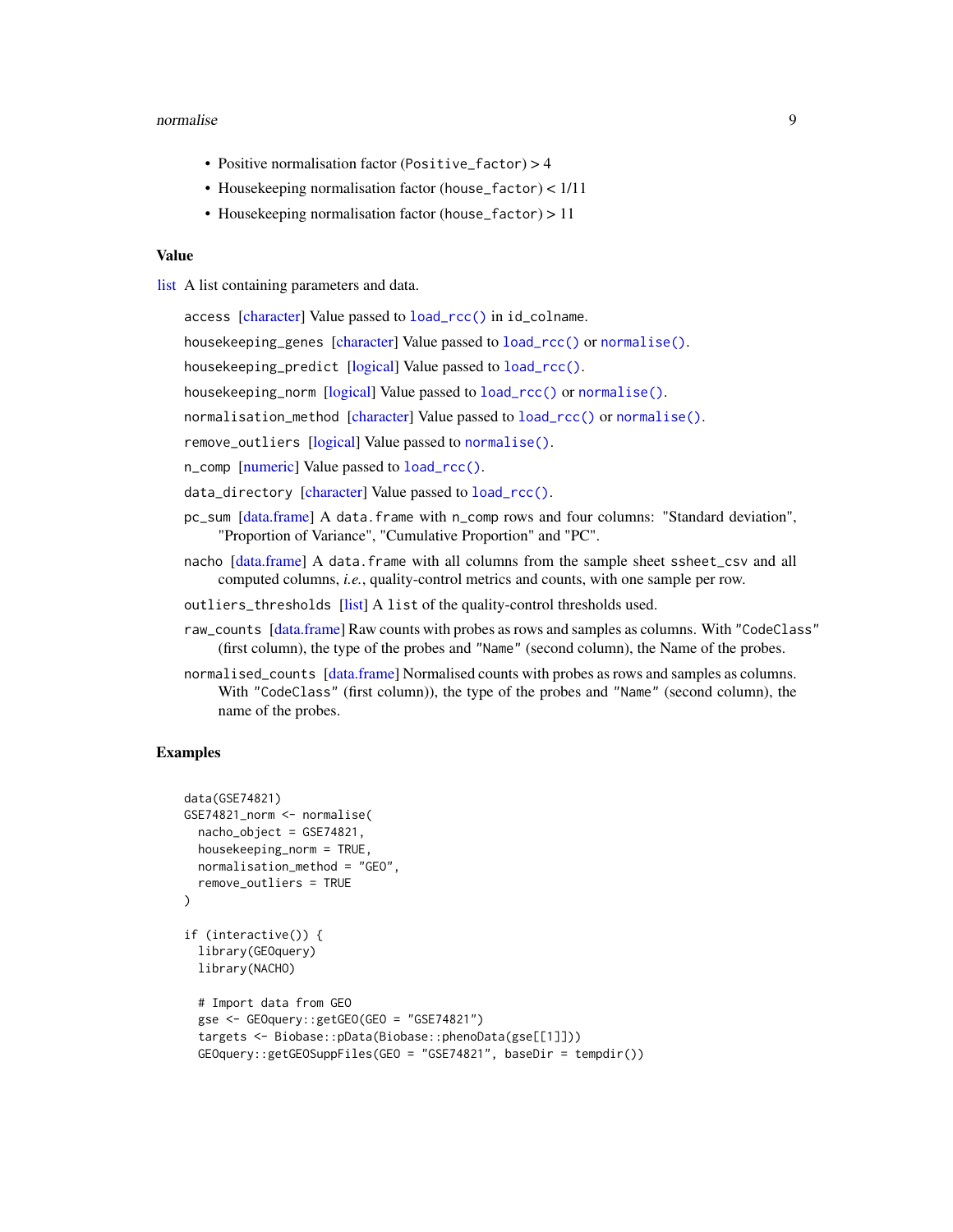```
utils::untar(
    tarfile = file.path(tempdir(), "GSE74821", "GSE74821_RAW.tar"),
   exdir = file.path(tempdir(), "GSE74821")
 \lambdatargets$IDFILE <- list.files(
   path = file.path(tempdir(), "GSE74821"),
   pattern = ".RCC.gz$"
 )
 targets[] \le lapply(X = targets, FUN = iconv, from = "latin1", to = "ASCII")
 utils::write.csv(
   x = \text{targets},
   file = file.path(tempdir(), "GSE74821", "Samplesheet.csv")
 )
 # Read RCC files and format
 nacho <- load_rcc(
    data_directory = file.path(tempdir(), "GSE74821"),
    ssheet_csv = file.path(tempdir(), "GSE74821", "Samplesheet.csv"),
   id_colname = "IDFILE"
 )
 # (re)Normalise data by removing outliers
 nacho_norm <- normalise(
   nacho_object = nacho,
   remove_outliers = TRUE
 )
 # (re)Normalise data with "GLM" method and removing outliers
 nacho_norm <- normalise(
   nacho_object = nacho,
   normalisation_method = "GLM",
   remove_outliers = TRUE
 )
}
```
#### print.nacho *Print method for "nacho" object*

#### Description

This function allows to print text and figures from the results of a call to  $load\_rcc()$  or [normalise\(\)](#page-6-1). It is intended to be used in a Rmarkdown chunk.

#### Usage

```
## S3 method for class 'nacho'
print(
  x,
  colour = "CartridgeID",
```
<span id="page-9-0"></span>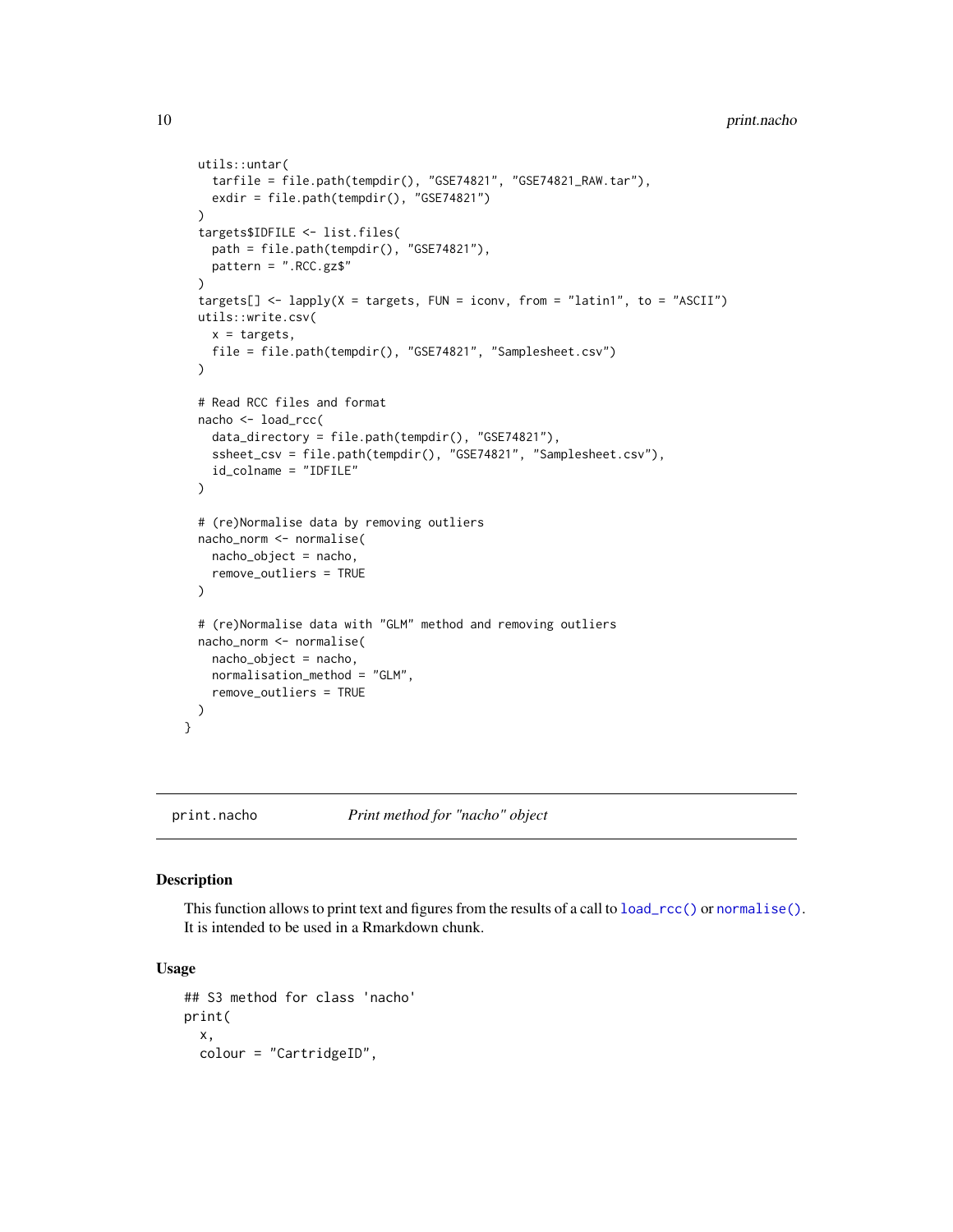# <span id="page-10-0"></span>print.nacho 11

```
size = 0.5,
 show_legend = FALSE,
 show_outliers = TRUE,
 outliers_factor = 1,
 outliers_labels = NULL,
 echo = FALSE,
  title_level = 1,
 xaringan = FALSE,
  ...
\mathcal{L}
```
# Arguments

| X               | [list] A list object of class "nacho" obtained from load_rcc() or normalise().                                                                            |  |
|-----------------|-----------------------------------------------------------------------------------------------------------------------------------------------------------|--|
| colour          | [character] Character string of the column in ssheet_csv or more generally in<br>nacho_object\$nacho to be used as grouping colour.                       |  |
| size            | [numeric] A numeric controlling point size (ggplot2::geom_point() or #'<br>ggbeeswarm::geom_beeswarm()) or line size (ggplot2::geom_line()).              |  |
| show_legend     | [logical] Boolean to indicate whether the plot legends should be plotted (TRUE)<br>or not (FALSE). Default is TRUE.                                       |  |
| show_outliers   | [logical] Boolean to indicate whether the outliers should be highlighted in red<br>(TRUE) or not (FALSE). Default is TRUE.                                |  |
| outliers_factor |                                                                                                                                                           |  |
|                 | [numeric] Size factor for outliers compared to size. Default is 1.                                                                                        |  |
| outliers_labels |                                                                                                                                                           |  |
|                 | [character] Character to indicate which column in nacho_object\$nacho should<br>be used to be printed as the labels for outliers or not. Default is NULL. |  |
| echo            | [logical] A boolean to indicate whether text and plots should be printed. Mainly<br>for use within a Rmarkdown chunk.                                     |  |
| title_level     | [numeric] A numeric to indicate the title level to start with, using markdown<br>style, <i>i.e.</i> , the number of "#".                                  |  |
| xaringan        | [logical] A boolean to format output for Xaringan slides.                                                                                                 |  |
| .               | Other arguments (Not used).                                                                                                                               |  |

# Examples

data(GSE74821) print(GSE74821)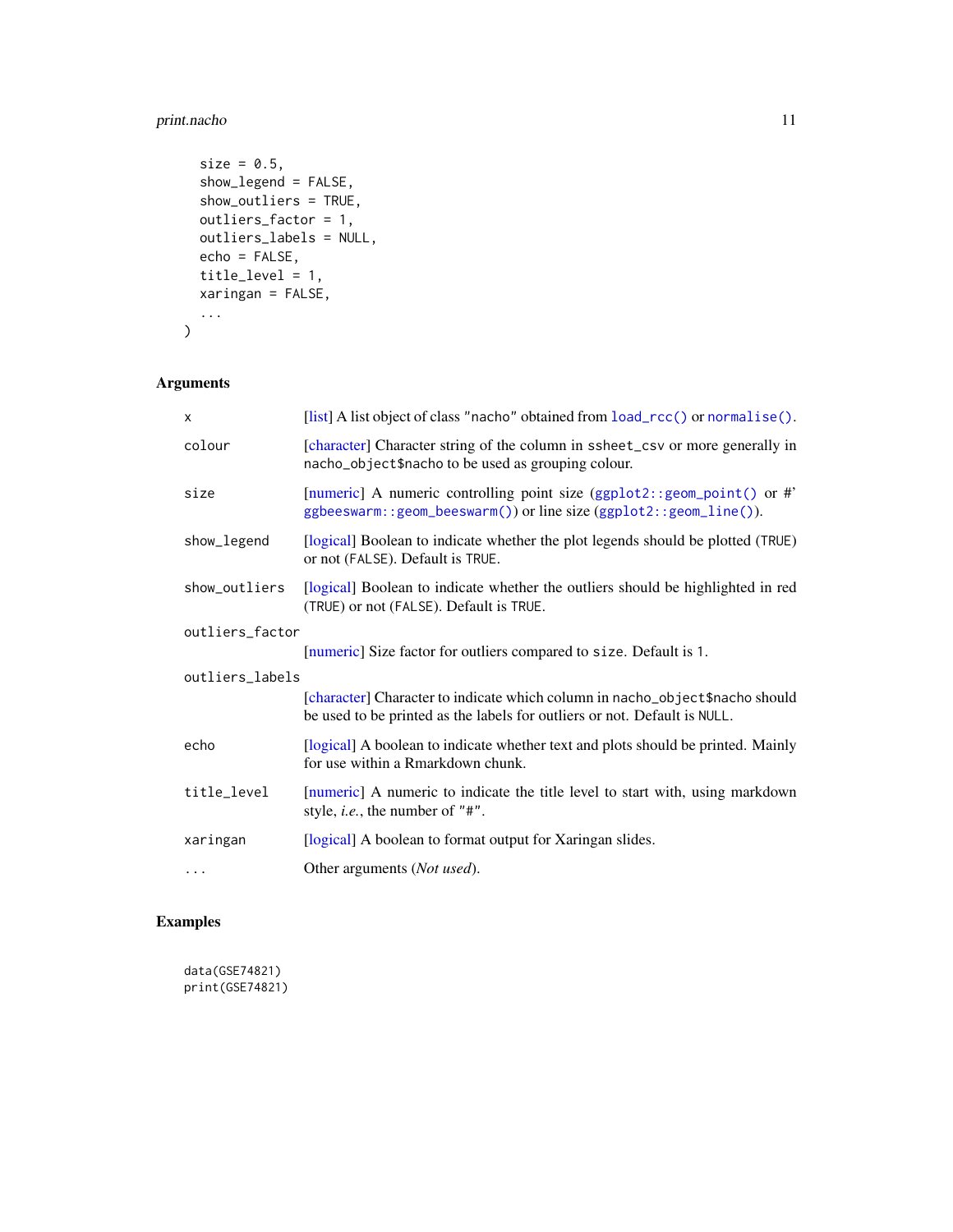<span id="page-11-1"></span><span id="page-11-0"></span>

### Description

This function create a Rmarkdown script and render it as a HTML document. The HTML document is a quality-control report using all the metrics from [visualise\(\)](#page-12-1) based on recommendations from NanoString.

#### Usage

```
render(
  nacho_object,
  colour = "CartridgeID",
  output_file = "NACHO_QC.html",
  output\_dir = "."size = 1,
  show_legend = TRUE,
  show_outliers = TRUE,
  outliers_factor = 1,
  outliers_labels = NULL,
  clean = TRUE
)
```
# Arguments

| nacho_object    | [list] A list object of class "nacho" obtained from load_rcc() or normalise().                                                                                                                                                                                                                                                                                                                                                                                                   |  |
|-----------------|----------------------------------------------------------------------------------------------------------------------------------------------------------------------------------------------------------------------------------------------------------------------------------------------------------------------------------------------------------------------------------------------------------------------------------------------------------------------------------|--|
| colour          | [character] Character string of the column in ssheet_csv or more generally in<br>nacho_object\$nacho to be used as grouping colour.                                                                                                                                                                                                                                                                                                                                              |  |
| output_file     | [character] The name of the output file.                                                                                                                                                                                                                                                                                                                                                                                                                                         |  |
| output_dir      | [character] The output directory for the rendered output_file. This allows for a<br>choice of an alternate directory to which the output file should be written (the<br>default output directory is the working directory, <i>i.e.</i> , $\ldots$ ). If a path is provided<br>with a filename in output_file the directory specified here will take prece-<br>dence. Please note that any directory path provided will create any necessary<br>directories if they do not exist. |  |
| size            | [numeric] A numeric controlling point size (ggplot2:: geom_point() or #'<br>ggbeeswarm::geom_beeswarm()) or line size (ggplot2::geom_line()).                                                                                                                                                                                                                                                                                                                                    |  |
| show_legend     | [logical] Boolean to indicate whether the plot legends should be plotted (TRUE)<br>or not (FALSE). Default is TRUE.                                                                                                                                                                                                                                                                                                                                                              |  |
| show_outliers   | [logical] Boolean to indicate whether the outliers should be highlighted in red<br>(TRUE) or not (FALSE). Default is TRUE.                                                                                                                                                                                                                                                                                                                                                       |  |
| outliers_factor |                                                                                                                                                                                                                                                                                                                                                                                                                                                                                  |  |
|                 | [numeric] Size factor for outliers compared to size. Default is 1.                                                                                                                                                                                                                                                                                                                                                                                                               |  |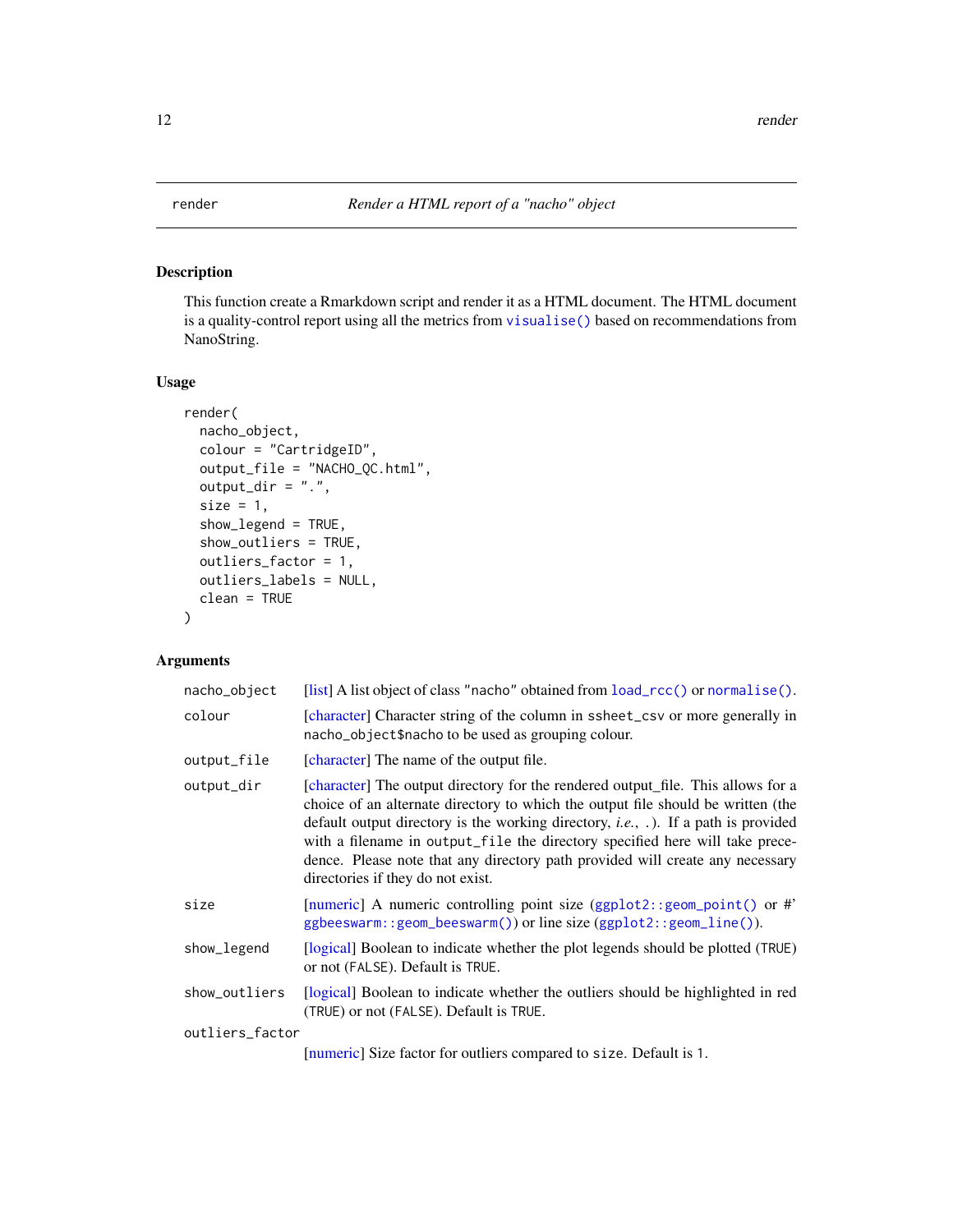#### <span id="page-12-0"></span>visualise is a state of the state of the state of the state of the state of the state of the state of the state of the state of the state of the state of the state of the state of the state of the state of the state of the

| outliers labels |                                                                                                                                                           |
|-----------------|-----------------------------------------------------------------------------------------------------------------------------------------------------------|
|                 | [character] Character to indicate which column in nacho_object\$nacho should<br>be used to be printed as the labels for outliers or not. Default is NULL. |
| clean           | [logical] Boolean to indicate whether the Rmd and Rdata file used to produce<br>the HTML report are removed from output_dir. Default is TRUE.             |

# Examples

```
if (interactive()) {
  data(GSE74821)
  render(GSE74821)
}
```
<span id="page-12-1"></span>visualise *Visualise quality-control metrics of a "nacho" object*

#### Description

This function allows to visualise results from [load\\_rcc\(\)](#page-4-1) or [normalise\(\)](#page-6-1) several quality-control metrics in an interactive shiny application, in which thresholds can be customised and exported.

#### Usage

```
visualise(nacho_object)
```
#### Arguments

nacho\_object [\[list\]](#page-0-0) A list object of class "nacho" obtained from  $load\_rcc()$  or [normalise\(\)](#page-6-1).

#### Examples

```
if (interactive()) {
 data(GSE74821)
 # Must be run in an interactive R session!
 visualise(GSE74821)
}
if (interactive()) {
 library(GEOquery)
 library(NACHO)
 # Import data from GEO
 gse <- GEOquery::getGEO(GEO = "GSE74821")
 targets <- Biobase::pData(Biobase::phenoData(gse[[1]]))
 GEOquery::getGEOSuppFiles(GEO = "GSE74821", baseDir = tempdir())
 utils::untar(
```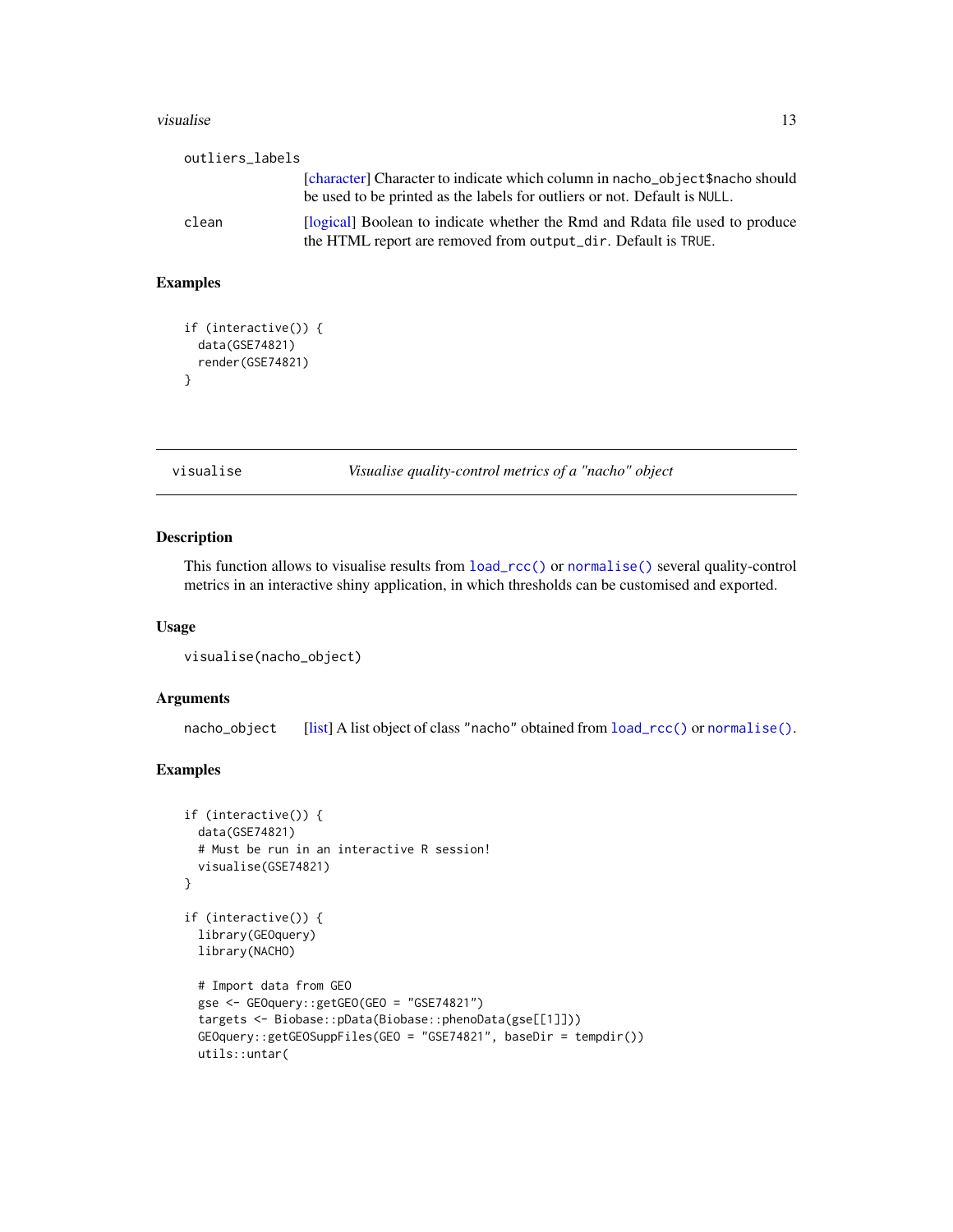```
tarfile = file.path(tempdir(), "GSE74821", "GSE74821_RAW.tar"),
   exdir = file.path(tempdir(), "GSE74821")
 \lambdatargets$IDFILE <- list.files(
   path = file.path(tempdir(), "GSE74821"),
   pattern = ".RCC.gz$"
 \lambdatargets[] <- lapply(X = targets, FUN = iconv, from = "latin1", to = "ASCII")
 utils::write.csv(
   x = \text{targets},
   file = file.path(tempdir(), "GSE74821", "Samplesheet.csv")
 )
 # Read RCC files and format
 nacho <- load_rcc(
   data_directory = file.path(tempdir(), "GSE74821"),
   ssheet_csv = file.path(tempdir(), "GSE74821", "Samplesheet.csv"),
   id_colname = "IDFILE"
 \lambdavisualise(nacho)
 # (re)Normalise data by removing outliers
 nacho_norm <- normalise(
   nacho_object = nacho,
   remove_outliers = TRUE
 )
 visualise(nacho_norm)
 # (re)Normalise data with "GLM" method and removing outliers
 nacho_norm <- normalise(
   nacho_object = nacho,
   normalisation_method = "GLM",
   remove_outliers = TRUE
 )
 visualise(nacho_norm)
}
```